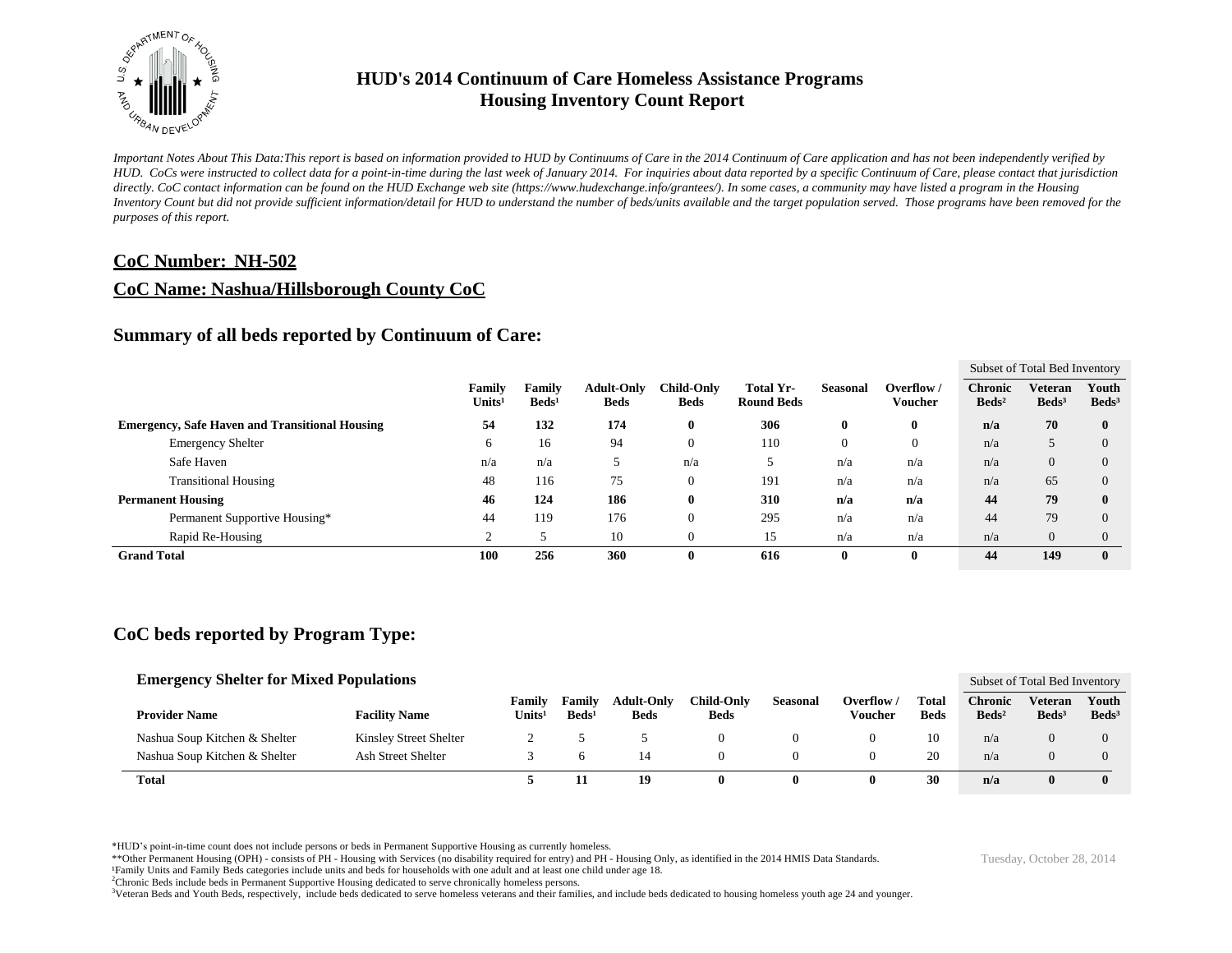

*Important Notes About This Data:This report is based on information provided to HUD by Continuums of Care in the 2014 Continuum of Care application and has not been independently verified by HUD. CoCs were instructed to collect data for a point-in-time during the last week of January 2014. For inquiries about data reported by a specific Continuum of Care, please contact that jurisdiction*  directly. CoC contact information can be found on the HUD Exchange web site (https://www.hudexchange.info/grantees/). In some cases, a community may have listed a program in the Housing *Inventory Count but did not provide sufficient information/detail for HUD to understand the number of beds/units available and the target population served. Those programs have been removed for the purposes of this report.*

| <b>Emergency Shelter for Adult Individuals</b>          |                             |                              |                           |                                  |                                  |                 |                              |                             |                                   | Subset of Total Bed Inventory     |                            |
|---------------------------------------------------------|-----------------------------|------------------------------|---------------------------|----------------------------------|----------------------------------|-----------------|------------------------------|-----------------------------|-----------------------------------|-----------------------------------|----------------------------|
| <b>Provider Name</b>                                    | <b>Facility Name</b>        | Family<br>Units <sup>1</sup> | Family<br>$\text{Beds}^1$ | <b>Adult-Only</b><br><b>Beds</b> | <b>Child-Only</b><br><b>Beds</b> | <b>Seasonal</b> | Overflow /<br><b>Voucher</b> | <b>Total</b><br><b>Beds</b> | <b>Chronic</b><br>$\text{Beds}^2$ | <b>Veteran</b><br>$\text{Beds}^3$ | Youth<br>$\text{Beds}^3$   |
| Harbor Homes Inc.                                       | <b>Emergency Shelter</b>    |                              | 5                         | 20                               | $\mathbf{0}$                     | $\mathbf{0}$    | $\Omega$                     | 25                          | n/a                               | $\overline{0}$                    | $\theta$                   |
| Harbor Homes Inc.                                       | <b>Veterans SMI ES</b>      | $\mathbf{0}$                 | $\Omega$                  | 5                                | $\boldsymbol{0}$                 | $\mathbf{0}$    | $\Omega$                     | 5                           | n/a                               | 5                                 | $\Omega$                   |
| Southern New Hampshire Rescue Mission Emergency Shelter |                             | $\mathbf{0}$                 | $\overline{0}$            | 50                               | $\boldsymbol{0}$                 | 0               | $\theta$                     | 50                          | n/a                               | $\Omega$                          | $\theta$                   |
| <b>Total</b>                                            |                             | 1                            | 5                         | 75                               | $\bf{0}$                         | $\bf{0}$        | $\mathbf{0}$                 | 80                          | n/a                               | 5                                 | $\mathbf{0}$               |
| <b>Safe Haven Adult Individuals</b>                     |                             |                              |                           |                                  |                                  |                 |                              |                             |                                   | Subset of Total Bed Inventory     |                            |
| <b>Provider Name</b>                                    | <b>Facility Name</b>        | Family<br>Units $1$          | Family<br>$\text{Beds}^1$ | <b>Adult-Only</b><br><b>Beds</b> | <b>Child-Only</b><br><b>Beds</b> | <b>Seasonal</b> | Overflow /<br><b>Voucher</b> | <b>Total</b><br><b>Beds</b> | <b>Chronic</b><br>$\text{Beds}^2$ | <b>Veteran</b><br>$\text{Beds}^3$ | Youth<br>Beds <sup>3</sup> |
| Harbor Homes Inc.                                       | Safe Haven                  | $\mathbf{0}$                 | $\boldsymbol{0}$          | 5                                | n/a                              | n/a             | n/a                          | 5                           | n/a                               | $\mathbf{0}$                      | n/a                        |
| <b>Total</b>                                            |                             | $\bf{0}$                     | $\bf{0}$                  | 5                                | $\bf{0}$                         | n/a             | n/a                          | 5                           | n/a                               | $\bf{0}$                          | n/a                        |
| <b>Transitional Housing for Families<sup>1</sup></b>    |                             |                              |                           |                                  |                                  |                 |                              |                             |                                   | Subset of Total Bed Inventory     |                            |
|                                                         |                             | Family                       | Family                    | <b>Adult-Only</b>                | <b>Child-Only</b>                | <b>Seasonal</b> | Overflow /                   | <b>Total</b>                | <b>Chronic</b>                    | <b>Veteran</b>                    | Youth                      |
| <b>Provider Name</b>                                    | <b>Facility Name</b>        | Units <sup>1</sup>           | $\text{Beds}^1$           | <b>Beds</b>                      | <b>Beds</b>                      |                 | <b>Voucher</b>               | <b>Beds</b>                 | $\text{Beds}^2$                   | Beds <sup>3</sup>                 | Beds <sup>3</sup>          |
| Greater Nashua Interfaith Hospitality Net               | Anne Marie House            | 12                           | 24                        | $\theta$                         | $\overline{0}$                   | n/a             | n/a                          | 24                          | n/a                               | $\theta$                          | $\theta$                   |
| Nashua Soup Kitchen & Shelter                           | <b>Transitional Housing</b> | 3                            | 12                        | $\boldsymbol{0}$                 | $\boldsymbol{0}$                 | n/a             | n/a                          | 12                          | n/a                               | $\theta$                          | $\theta$                   |
| <b>Total</b>                                            |                             | 15                           | 36                        | $\bf{0}$                         | $\bf{0}$                         | n/a             | n/a                          | 36                          | n/a                               | $\mathbf{0}$                      | $\bf{0}$                   |
| <b>Transitional Housing for Mixed Populations</b>       |                             |                              |                           |                                  |                                  |                 |                              |                             |                                   | Subset of Total Bed Inventory     |                            |
|                                                         |                             | Family                       | Family                    | <b>Adult-Only</b>                | <b>Child-Only</b>                | <b>Seasonal</b> | Overflow /                   | <b>Total</b>                | <b>Chronic</b>                    | <b>Veteran</b>                    | Youth                      |
| <b>Provider Name</b>                                    | <b>Facility Name</b>        | Units $1$                    | $\text{Beds}^1$           | <b>Beds</b>                      | <b>Beds</b>                      |                 | <b>Voucher</b>               | <b>Beds</b>                 | $\text{Beds}^2$                   | $\text{Beds}^3$                   | Beds <sup>3</sup>          |
| Marguerite's Place. Inc.                                | Marguerite's Place          | 10                           | 23                        | $\mathbf{0}$                     | $\boldsymbol{0}$                 | n/a             | n/a                          | 23                          | n/a                               | $\overline{0}$                    | $\theta$                   |
| The Front Door Agency                                   | <b>Transitional Housing</b> | 18                           | 47                        | $\mathbf{0}$                     | $\mathbf{0}$                     | n/a             | n/a                          | 47                          | n/a                               | $\theta$                          | $\theta$                   |
| <b>Total</b>                                            |                             | 28                           | 70                        | $\bf{0}$                         | $\bf{0}$                         | n/a             | n/a                          | 70                          | n/a                               | $\bf{0}$                          | $\bf{0}$                   |

\*HUD's point-in-time count does not include persons or beds in Permanent Supportive Housing as currently homeless.

\*\*Other Permanent Housing (OPH) - consists of PH - Housing with Services (no disability required for entry) and PH - Housing Only, as identified in the 2014 HMIS Data Standards. ¹Family Units and Family Beds categories include units and beds for households with one adult and at least one child under age 18.

<sup>2</sup>Chronic Beds include beds in Permanent Supportive Housing dedicated to serve chronically homeless persons.

<sup>3</sup>Veteran Beds and Youth Beds, respectively, include beds dedicated to serve homeless veterans and their families, and include beds dedicated to housing homeless youth age 24 and younger.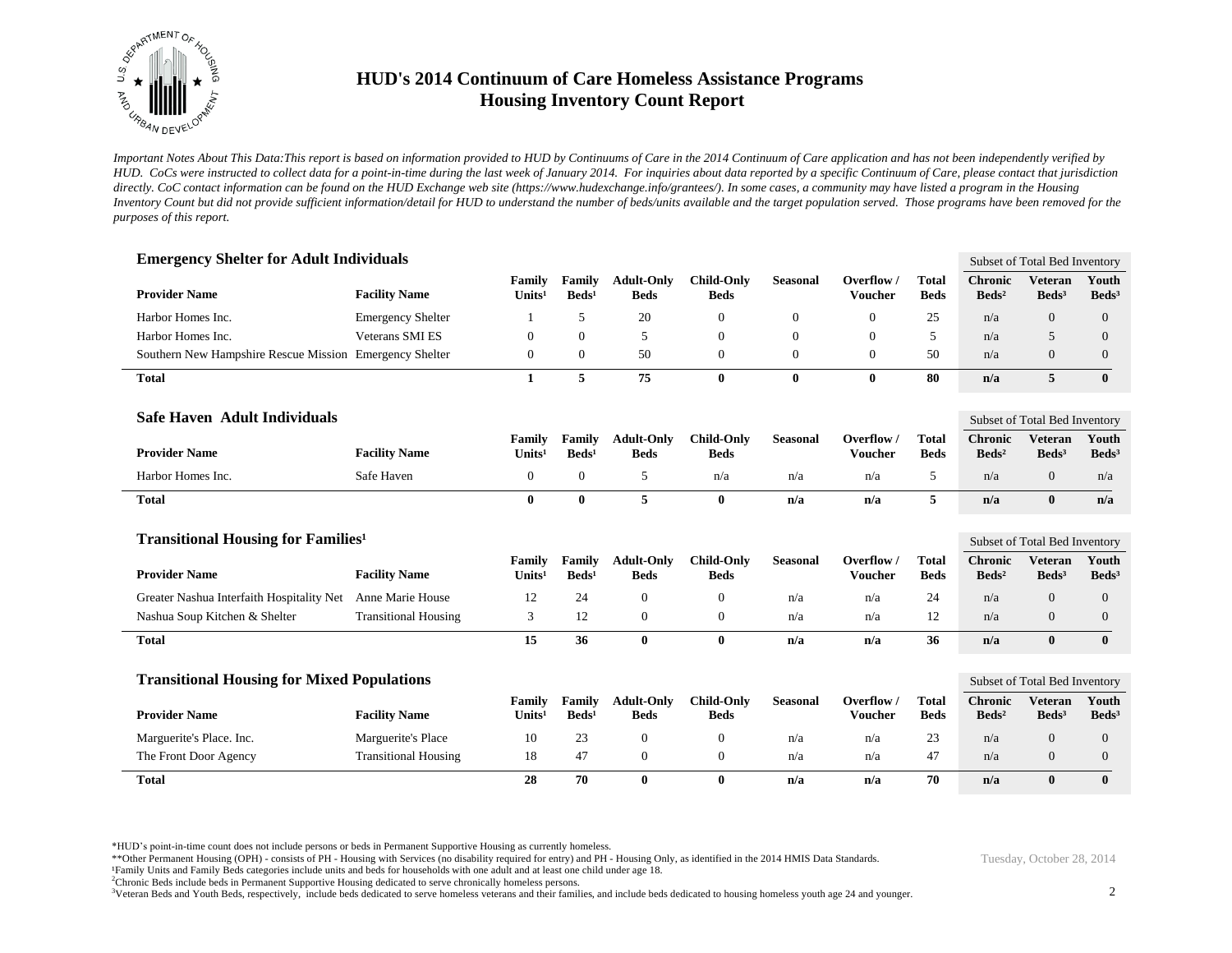

*Important Notes About This Data:This report is based on information provided to HUD by Continuums of Care in the 2014 Continuum of Care application and has not been independently verified by HUD. CoCs were instructed to collect data for a point-in-time during the last week of January 2014. For inquiries about data reported by a specific Continuum of Care, please contact that jurisdiction*  directly. CoC contact information can be found on the HUD Exchange web site (https://www.hudexchange.info/grantees/). In some cases, a community may have listed a program in the Housing *Inventory Count but did not provide sufficient information/detail for HUD to understand the number of beds/units available and the target population served. Those programs have been removed for the purposes of this report.*

| <b>Transitional Housing for Adult Individuals</b> |                                    |                              |                                  |                                  |                                  |                 |                       |                      |                                   |                              | Subset of Total Bed Inventory |  |  |
|---------------------------------------------------|------------------------------------|------------------------------|----------------------------------|----------------------------------|----------------------------------|-----------------|-----------------------|----------------------|-----------------------------------|------------------------------|-------------------------------|--|--|
| <b>Provider Name</b>                              | <b>Facility Name</b>               | Family<br>Units <sup>1</sup> | <b>Family</b><br>$\text{Beds}^1$ | <b>Adult-Only</b><br><b>Beds</b> | <b>Child-Only</b><br><b>Beds</b> | <b>Seasonal</b> | Overflow /<br>Voucher | Total<br><b>Beds</b> | <b>Chronic</b><br>$\text{Beds}^2$ | Veteran<br>Beds <sup>3</sup> | Youth<br>$\text{Beds}^3$      |  |  |
| Greater Nashua Council on Alcoholism              | <b>Transitional Living Center</b>  | $\mathbf{0}$                 | 0                                | 12                               | υ                                | n/a             | n/a                   | 12                   | n/a                               | $\overline{0}$               | $\Omega$                      |  |  |
| Harbor Homes Inc.                                 | <b>Veterans FIRST</b>              | $\mathbf{0}$                 | 0                                | 20                               |                                  | n/a             | n/a                   | 20                   | n/a                               | 20                           | $\Omega$                      |  |  |
| Harbor Homes Inc.                                 | Dalianis House                     | $\overline{0}$               | 0                                | 20                               | v                                | n/a             | n/a                   | 20                   | n/a                               | 20                           | $\Omega$                      |  |  |
| Harbor Homes Inc.                                 | <b>Buckingham Place</b>            |                              | 10                               | 15                               | υ                                | n/a             | n/a                   | 25                   | n/a                               | 25                           | $\Omega$                      |  |  |
| Nashua Children's Home                            | <b>Transitional Living Program</b> | $\mathbf{0}$                 | 0                                |                                  |                                  | n/a             | n/a                   | 8                    | n/a                               | $\Omega$                     | $\Omega$                      |  |  |
| Total                                             |                                    |                              | 10                               | 75                               | $\bf{0}$                         | n/a             | n/a                   | 85                   | n/a                               | 65                           | $\mathbf{0}$                  |  |  |

| <b>Permanent Supportive Housing for Mixed Populations</b> |                      |                                     |                           |                                  |                           |                 |                       |                      |                                     | Subset of Total Bed Inventory |                            |
|-----------------------------------------------------------|----------------------|-------------------------------------|---------------------------|----------------------------------|---------------------------|-----------------|-----------------------|----------------------|-------------------------------------|-------------------------------|----------------------------|
| <b>Provider Name</b>                                      | <b>Facility Name</b> | <b>Family</b><br>Units <sup>1</sup> | Family<br>$\text{Beds}^1$ | <b>Adult-Only</b><br><b>Beds</b> | Child-Only<br><b>Beds</b> | <b>Seasonal</b> | Overflow /<br>Voucher | Total<br><b>Beds</b> | <b>Chronic</b><br>Beds <sup>2</sup> | Veteran<br>Beds <sup>3</sup>  | Youth<br>Beds <sup>3</sup> |
| MP Housing Inc.                                           | MP Housing           | 10                                  | 30                        |                                  |                           | n/a             | n/a                   | 30                   |                                     |                               |                            |
| The Front Door Agency                                     | Amherst St           |                                     |                           |                                  |                           | n/a             | n/a                   |                      |                                     |                               |                            |
| <b>Total</b>                                              |                      | 12                                  | 34                        |                                  | $\mathbf{0}$              | n/a             | n/a                   | 34                   |                                     | $\mathbf{0}$                  |                            |

\*HUD's point-in-time count does not include persons or beds in Permanent Supportive Housing as currently homeless.

\*\*Other Permanent Housing (OPH) - consists of PH - Housing with Services (no disability required for entry) and PH - Housing Only, as identified in the 2014 HMIS Data Standards. ¹Family Units and Family Beds categories include units and beds for households with one adult and at least one child under age 18.

<sup>2</sup>Chronic Beds include beds in Permanent Supportive Housing dedicated to serve chronically homeless persons.

<sup>3</sup>Veteran Beds and Youth Beds, respectively, include beds dedicated to serve homeless veterans and their families, and include beds dedicated to housing homeless youth age 24 and younger.